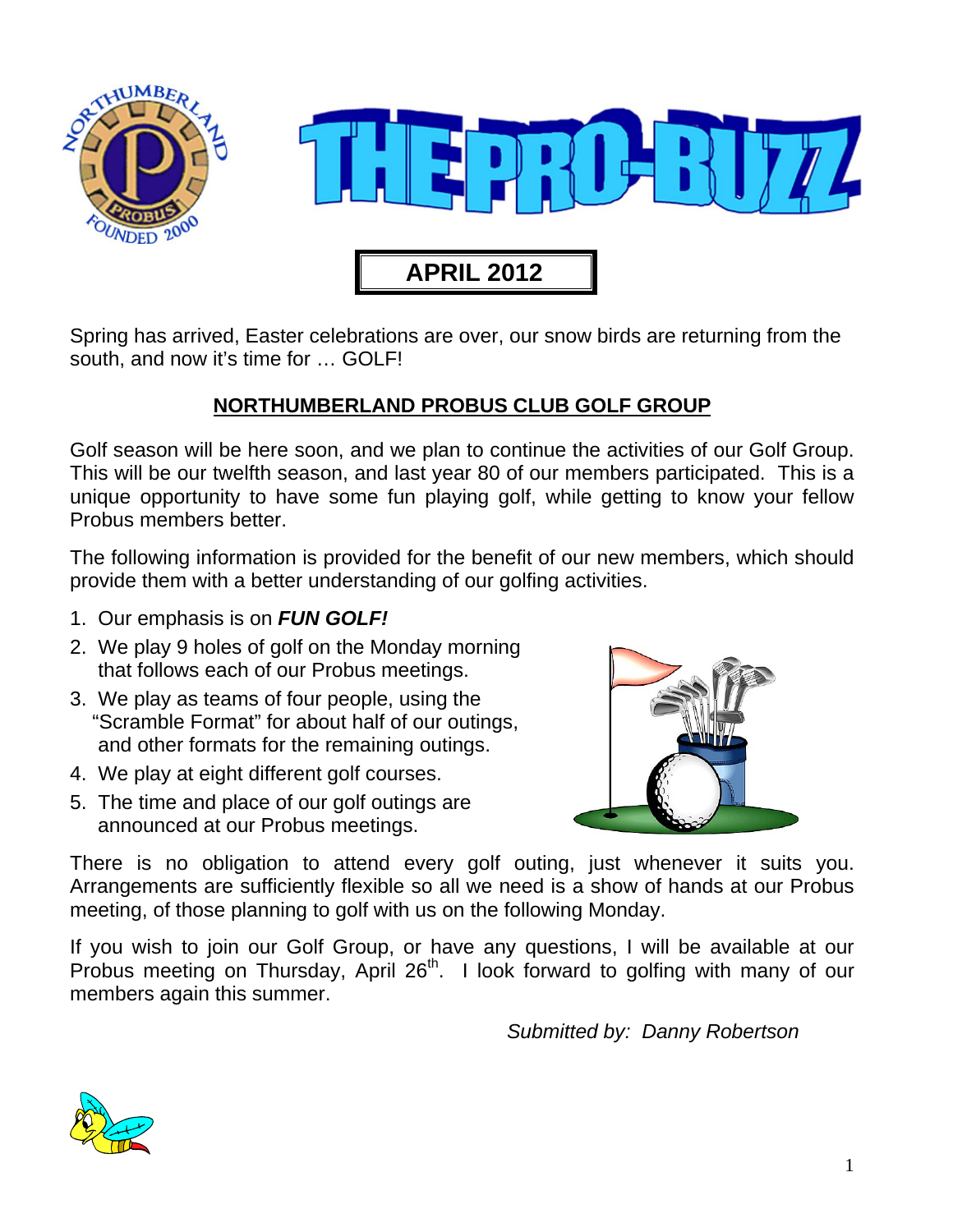## **HATS OFF TO JAMIE DOOLITTLE**



We would like to send a big THANK YOU to Jamie for giving so generously of his time for the past three years in his role as Pro-Buzz editor.

With his characteristic wit, humor and attention to detail, Jamie has kept us informed of the various activities and upcoming events of Probus Club Northumberland through 36 issues of our newsletter. Thanks also go to the regular contributors and all those who have submitted reports of special events, articles of interest and amusing stories. Appreciation also goes to Ron Templer for his ongoing assistance and advice to Jamie.

In addition to his duties as Pro-Buzz editor, Jamie has been an active contributor to other Probus events over the past several months. These include being on the organizing team for the Annual Closing Field Day of Golf and the Car Rally in September, as well as the Valentine's Day Celebration in February. More recently, in his role as vice president of our Club, Jamie has been chairing our meetings while our president is on vacation. As Jamie is always quick to point out, he is ably assisted and supported in all of these endeavors by his wife, Carol.

With Jamie's busy schedule, we are happy to assume his editorial responsibilities. As we take on our new roles as editors of Pro-Buzz, we invite you to continue to submit articles, comments, ideas and suggestions for your newsletter. We would especially like to hear from you if we have erred, or omitted any information that you deem to be important.

Please provide us with your submissions, either in writing at a Probus meeting or by forwarding them by email to cpetter@cogeco.ca

#### *YOUR EDITORIAL TEAM*

*Bob & Carol Petter: (289) 252-0506* 

*Gary Bennett: (905) 372-3627* 



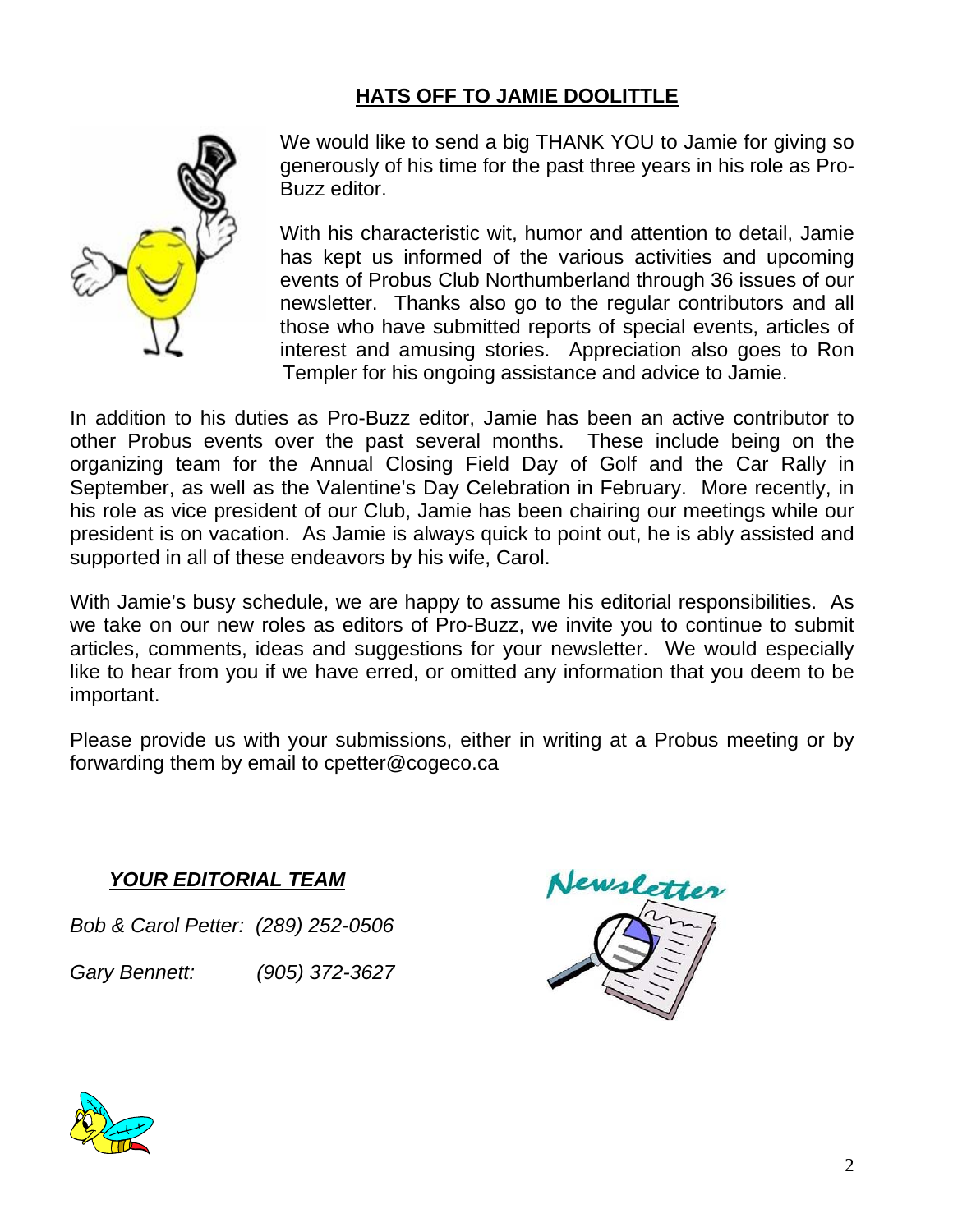## **NIAGARA FALLS MINI BREAK**

#### **April 17 to 19, 2012 (2 nights)**

The Holiday Inn, located at 5339 Murray Street, has blocked off 15 rooms for Probus Northumberland (5 extra rooms in case others decide to come). The total cost is \$345.68 for two people and \$235.04 for one. These prices include meals as outlined below, as well as all taxes. Both breakfasts and one dinner are at the Holiday Inn and one dinner is at the Skylon. Upon registration at the Hotel, you will receive certificates for free wine tasting at two local wineries (be sure to ask at the front desk).

Amenities at the Hotel include a gym, indoor pool, whirlpool and sauna. The Fallsview Casino is directly across the road from the hotel and the Falls are a short walk away. There is an outlet mall within a short drive. The Skylon is beside the hotel's parking lot and parking is free.

Dinner has been reserved for April  $18<sup>th</sup>$  at the Skylon for 7:00 p.m. The time can be changed if the group prefers an alternate time. For those who have already signed up, I will provide a copy of the menu choices for the breakfast and dinner meals, plus the toll free number to call with credit card information. If you have questions or require additional information, please call me at (905) 377-2436.

*Submitted by: Jan Lundbohm* 

#### **CABARET**

On Friday evening, March  $2^{nd}$ , Probus members enjoyed a social time at the Beamish House, where they met before attending the theatre production of Cabaret at the Capitol Theatre.

The story of Cabaret takes place in Berlin at the end of 1929, at a time when the values of liberal democracy in Germany clashed with the ascent of the Nazi Party. The production is true to the 1929 era in setting, costume and style, yet has an Emcee who transcends time.

Michael DiFrusco was excellent in the role of contemporary narrator, wearing costumes which spanned nearly 80 years. The sets were changed seamlessly as two love stories unfolded to the backdrop of the burlesque inside the theatre, and political strife outside the cabaret. Although some members found the production a little long, all agreed that the acting and singing were superb.

Our thanks go to Verna for organizing the dinner and tickets for the show.

*Submitted by: Shirley Erskine* 

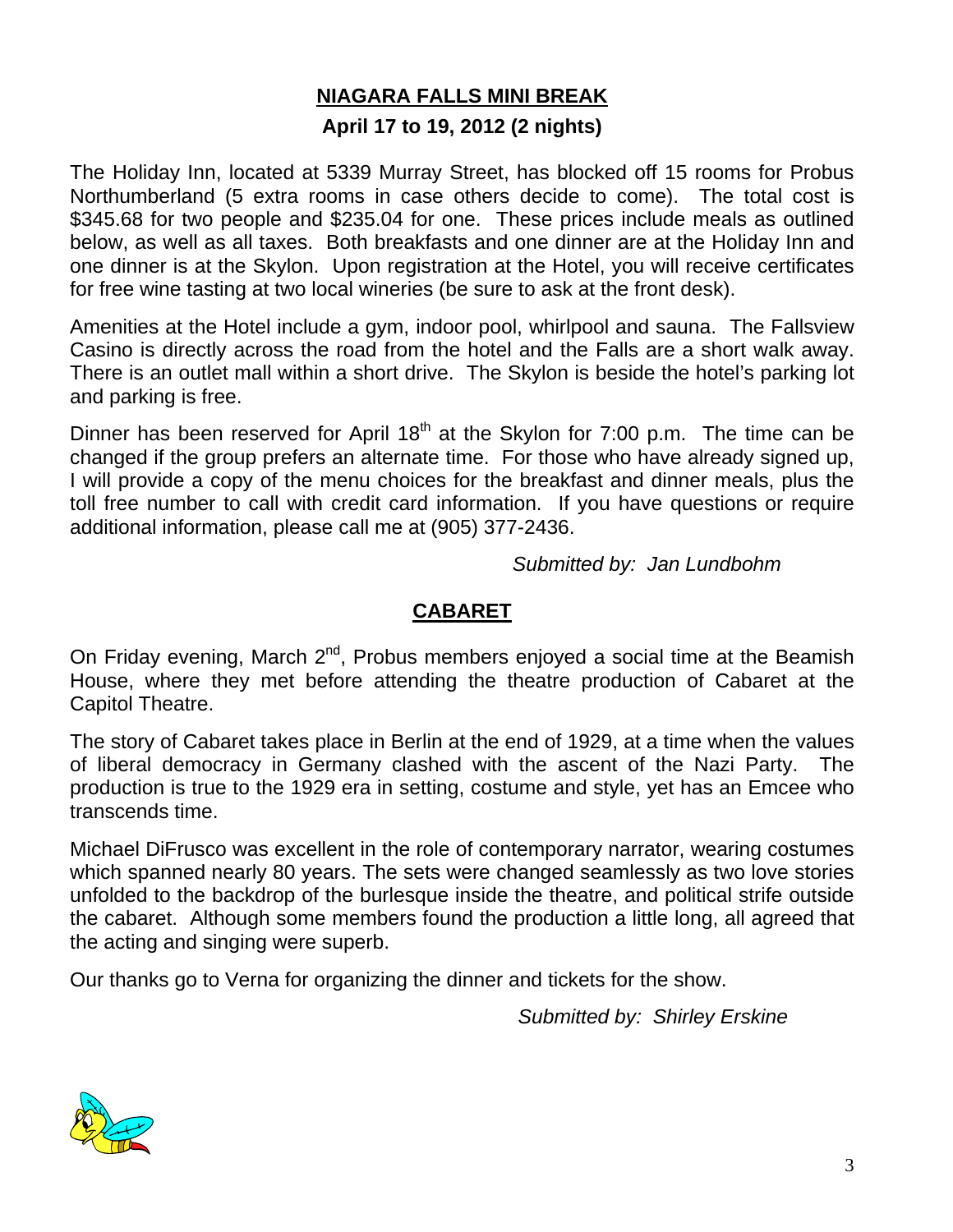### **PROBUS BOWLING RESULTS**

On February  $13<sup>th</sup>$ , a total of 93 bowling Probians comprised of members from the Cobourg, Ganaraska, Northshore, Northumberland and Port Hope Probus Clubs converged upon the Northshore Lanes for a morning of friendship and bowling. The atmosphere was friendly but the competition was fierce as we all tried to avoid wresting the dreaded toilet seat from the hands of last year's winners. When the hard work was over and the scores tallied, the results were:

Ladies' High Single: Mary Potter, Northshore – 198 Men's High Single: Ralph Stoffers, Northumberland – 228 Ladies' High Triple: Sharon Rothbone, Ganaraska – 522 Men's High Triple: Barry Hollis, Northumberland – 582

High team was from Ganaraska: Bruce Britton

 Wilson Gaudion Ken O'Neil Marcel Rondeau Ray Williams

Club Rankings: 1. Cobourg

- 2 Northshore
	- 3 Ganaraska
	- 4. Port Hope,
	- 5. and *finally* the dreaded toilet seat landed in the hands of the Northumberland Club … *until next year!*

Following the bowling, the group proceeded to the Lion's Community Centre where an enjoyable lunch was served. A very special thank you goes out to our friends at the Northshore Club for a fine job organizing this year's event.

#### **Are you ready for next year?**

If you missed the fun of joining in this year's interclub bowling because "I haven't bowled in years" or "I can't bowl very well", do not despair. Help is on the way. Bowling is flourishing at the Northshore Lanes in Cobourg and there is always space available for new bowlers. We are a group of approximately 100 seniors who meet weekly (Sept. – April) for a Wednesday afternoon of bowling where fun and friendship is the main objective, not to mention the exercise one gets.

We have rival meets throughout the year with neighbouring leagues which allow us to get out and meet new friends. It also allows us to sample some excellent food which is available following the bowling.



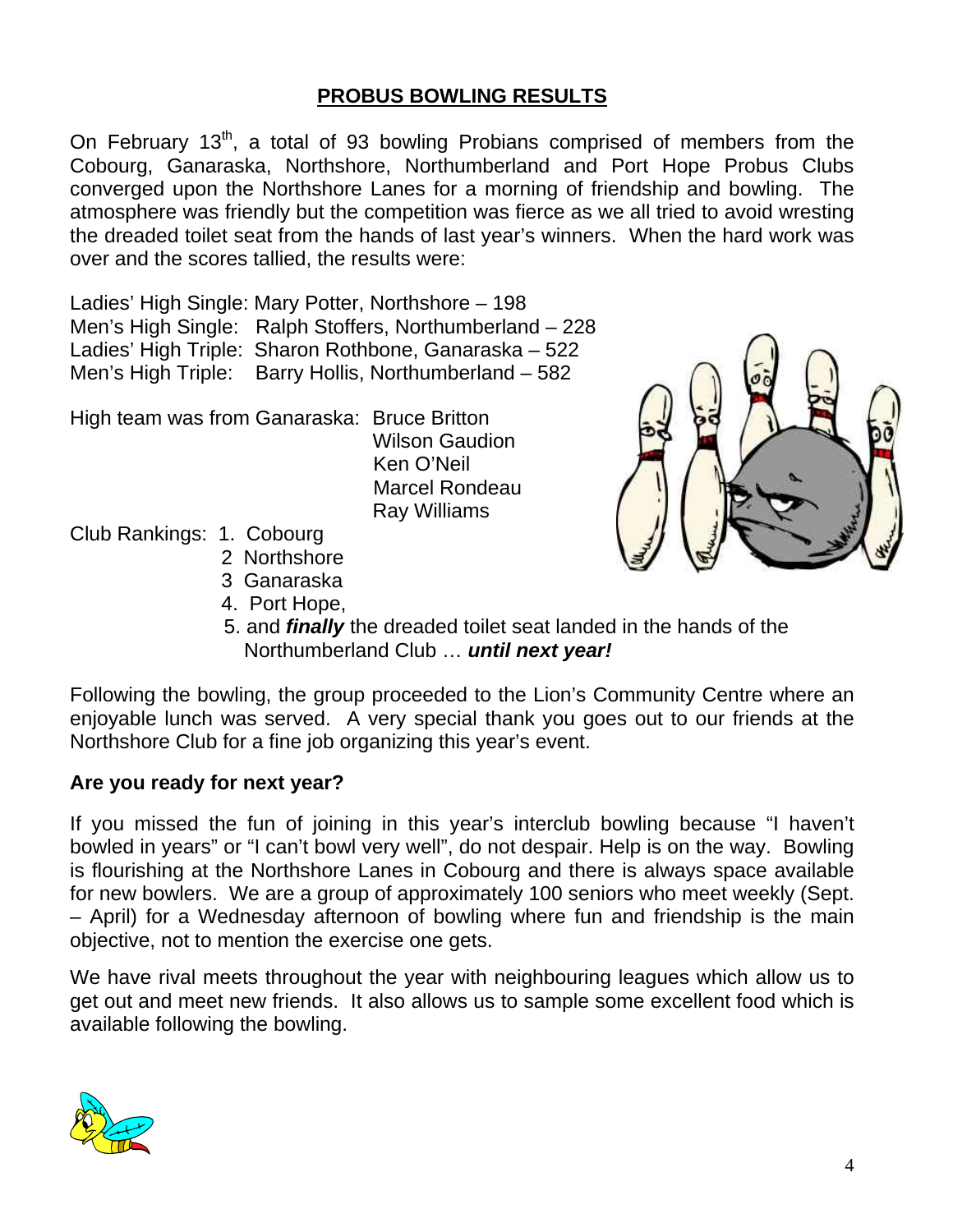Sound like fun? It is! Join now and be ready to help us recapture *OUR* winner's trophy next year. Contact Winnie Gerrow at (905) 373-7435 or Fred Cooke at (905) 372-8014 if you are interested in playing in this league.

 *Submitted by: Wilson Dow* 



A fifty-ish woman was at home happily jumping on her bed and squealing with delight. Her husband watched her for a minute and asked, "What's the matter with you? Do you know how ridiculous you look?"

The woman continued to bounce on the bed and said, "I don't care, I just came from having a mammogram and the doctor says that I have the breasts of an 18 year old."

The husband said, "And what did he say about your 60 year old ass?"

"Oh, he didn't say anything about you."

## **THE LUNCH BUNCH**

Twenty-two of our members met at East Side Marios after our last meeting on March 22<sup>nd</sup>. As usual, the staff made us feel so welcome and the food was great. There was lots of fun and laughter which added to the enjoyment of the meal.

We all received a prize on payment of our bills, one being a \$10.00 discount on the next visit to East Side Marios so I'm sure that they'll be seeing some of us back there soon. Their slogan is "*BUDDA BOOM BUDDA BING"* which I understand, translates to "*HURRY ON BACK Y'ALL"* 

*Submitted by: Marcie, Doris & Vivian* 



An old man approached a young stranger in the post office and asked, "Sir, would you address this postcard for me?" The young man gladly did so and then offered to write a short note for the old fellow.

Finally, the stranger asked, "Now, is there anything else I can do for you?" The old man thought a moment and said, "Yes, at the end could you add, 'Please excuse the sloppy handwriting' ".